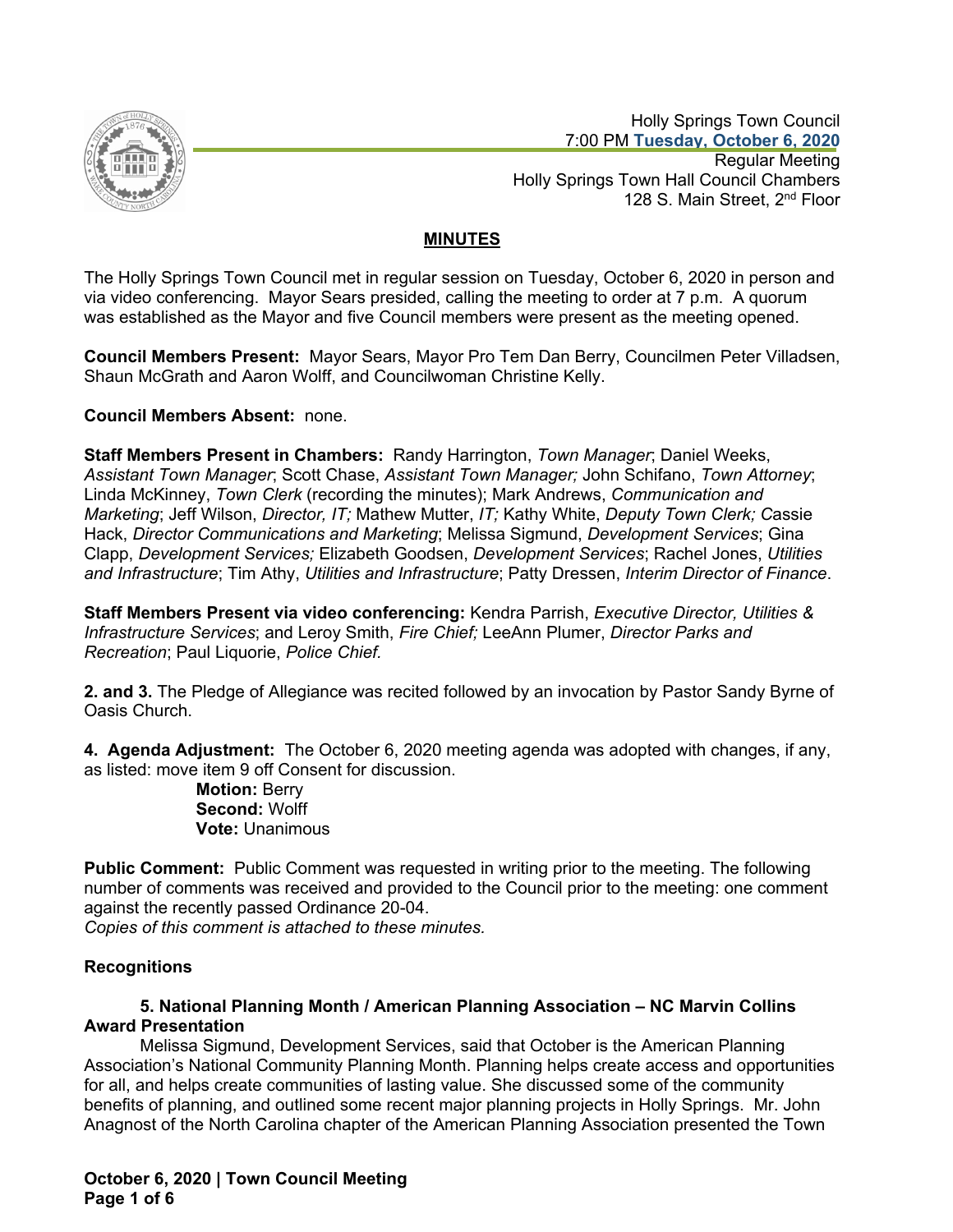with the Marvin Collins Specialized Plan Honorable Mention Award for the Vision Holly Springs Future Land Use Plan.

## **Consent Agenda**

The Council passed a motion to approve all items on the Consent Agenda with the exception of Item 9. The motion carried following a motion by MPT Berry, a second by Councilman McGrath and a unanimous vote. The following actions were affected:

6. Minutes – The Council approved minutes of the Council Business meeting held September 15, 2020.

7. Avent Ferry Road Realignment NCDOT Municipal Agreement – The Council approved the NCDOT Municipal Agreement for Avent Ferry Road Realignment Transportation Bond Project.

8. Locally Administered Projects Program Grant Applications – The Council approved LAPP Grant applications for the following Transportation Bond Road Projects: NC 55 Right Turn Lane – Holly Springs Rd. to Main St., and Main St. right turn lane – Earp Street to Holly Springs Road; and Lapp Grant application for the following Bike/Pedestrian Projects within Transportation Bond Road Projects: Holly Ridge Schools Pedestrian Safety improvements – Flint Point Lane to Middlecrest Way, and Middle Creek Pedestrian Crossing – Lumina Place to Sunset Fairways Drive.

10. Voluntary Annexation A20-06, 9024 Wesley Court - The Council adopted Resolution 20- 28 directing the Town Clerk to investigate the sufficiency of annexation petition A20-06 and set public hearing for October 20, 2020.

*A copy of Resolution 20-08 is attached to these minutes.*

11. Recording and Close Out of Remaining Utility Bond Proceeds - The Council approved a Budget Amendment to record unspent bond proceeds. *A copy of the budget amendment is attached to these minutes.*

12. Advanced Metering Infrastructure (AMI) and Water Ap – The Council approved a service agreement with Meter Sys for optimization of Advanced Metering Infrastructure (AMI) Network and implementation of Smart Water App in the amount of \$129,900.

13. Installment Financing for Public Works Vehicles – The Council approved installment financing contract with Truist Bank, Resolution 20-29 for Financing Terms and Documents for Public Works Equipment and Vehicles acquisition, and a budget amendment in the amount of \$550,000 to record installment financing. *A copy of Resolution 20-29 and a copy of the budget amendment are attached to these minutes.*

14. Update to Cemetery Policy, P-042.2 – The Council approved Policy P-042.2, Cemetery Rules and Procedures. *A copy of Policy P-042.2 is attached to these minutes.*

15. Development Plan Extension Request for Townhomes at Avent Acres (98-MULTI-05- A01) – The Council granted four 6-month extensions for 98-MULTI-05-A01 Townhomes at Avent Acres to extend the expiration date from March 12, 2019 to March 12, 2021 as requested by William Barker.

**9. Pine Springs Preparatory Academy Mobile Classroom Extension** – The Council moved this item off of Consent for discussion.

Councilwoman Kelly said that with all the activity going on in this area, she wanted to make sure everyone can be aware of what is going on at Pine Springs Preparatory Academy, and that the circumstances that lead Councilman Villadsen to recuse himself last time a Pine Springs Academy

**October 6, 2020 | Town Council Meeting Page 2 of 6**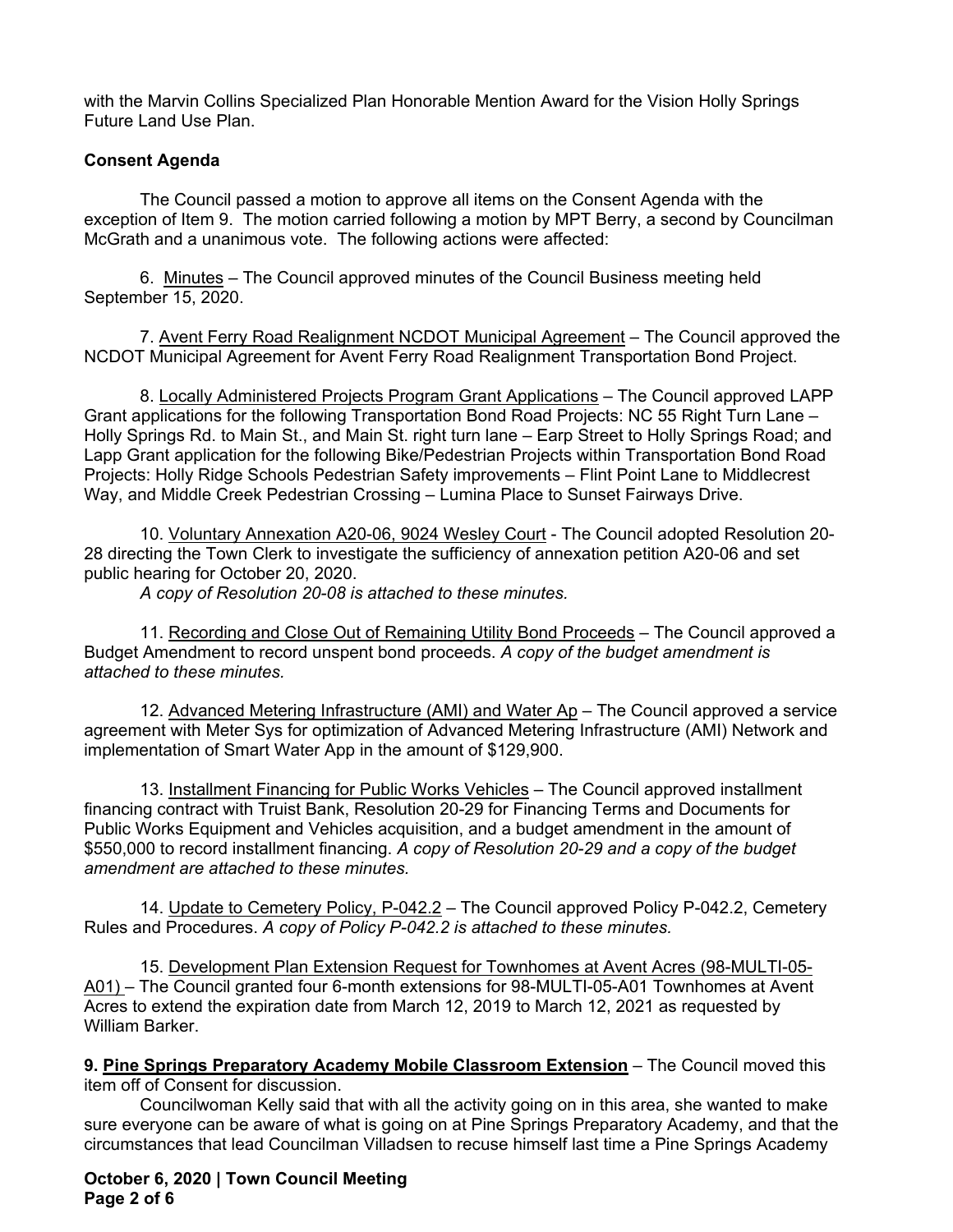item came before Council do not apply at this time. She asked for a quick overview of the goals of the project.

Rachel Jones, Utilities & Infrastructure said that they had started site work for the new building, the signal design was approved by NCDOT and they are looking at getting mast arm delivered to the site. The goal is to open this part of campus next August. Councilwoman Kelly asked whether the school had met with the neighboring communities. Ms. Jones said that they have spoken to the Arbor Creek Community and she will ask them about the other community in the area and get back to Council.

Councilman Wolff asked if the new building would alleviate the need for the mobile units. Ms. Jones said that is the intent.

Councilman McGrath said that he went to the Arbor Creek HOA meeting. He passed on that the Town is working on traffic calming measures and he asked them to be part of that discussion, because traffic will continue to increase as the Town grows.

**Action:** Motion to grant a one-year extension for Pine Springs Preparatory Academy Mobile Classroom use from January 1, 2021 to January 1, 2022, with conditions as stated in the agenda packet.

**Motion by:** Villadsen **Second by:** Berry **Vote:** Unanimous

#### **NEW BUSINESS**

#### **16. Carolina Springs Phase 1 Preliminary Plan 20-MAS-01**

Melissa Sigmund, Development Services, said that the purpose of this item was to consider the Preliminary Plan for Carolina Springs Phase 1. She said that this was in line with what Council has heard from the developer in past presentations. The site is within the Carolina Springs PUD on either side of Woodfield Dead End Road, with Carolina Springs Boulevard running through the northern third. The Preliminary Subdivision Plan is for the Village Square and Neighborhood Districts, with 426 residential dwelling units consisting of 313 townhomes, 8 two-family homes, and 105 single family homes, as well as the 25-acre Town Park land. This conforms with the development standards of the PUD. Ms. Sigmund discussed that this parcel is designated Mixed Residential Neighborhood and Regional Center in the Future Land Use Plan, and is zoned PUD Planned Unit Development.

Rachel Jones, Utilities and Infrastructure, said that the Traffic Impact Analysis had shown the future need for three signals with the buildout of the development, which will be designed and installed by Carolina Springs/Lennar. She also showed the future  $3<sup>rd</sup>$  right turn lane, for which the developers will pay a fee-in-lieu. Ms. Jones said that there would be widening and turn lanes for a portion of Woods Creek Road and Woodfield Dead End Road, and new construction of Carolina Springs Blvd. intersecting with Woodfield Dead End Road. She also showed the connected greenways which would be created.

Ms. Jones said that the Hydraulic Fire Flow Analysis Report has been finalized. Reclaimed water model will be finalized prior to construction drawing submittal. She showed where the lines would go for water, reclaimed water, and sewer, and how they would be stubbed out to adjacent properties for future connection.

Rick Madoni, Planning Board, said that the Planning Board voted to recommend with a vote of 7-2-0. Those voting against the motion were Mr. Urquhart who would like to see a greater percentage of single-family dwellings, and Mr. Crandall who was concerned about the lack of information and the potential taxpayer liabilities down the road. The Planning Board discussed the locations of the single-family homes, the TIA phasing, and the 2-acre Town park. They wanted to know who would be responsible for water and sewer to the park. They discussed the residential / nonresidential balance, the presence or not of EV charging stations and solar. They requested that

**October 6, 2020 | Town Council Meeting Page 3 of 6**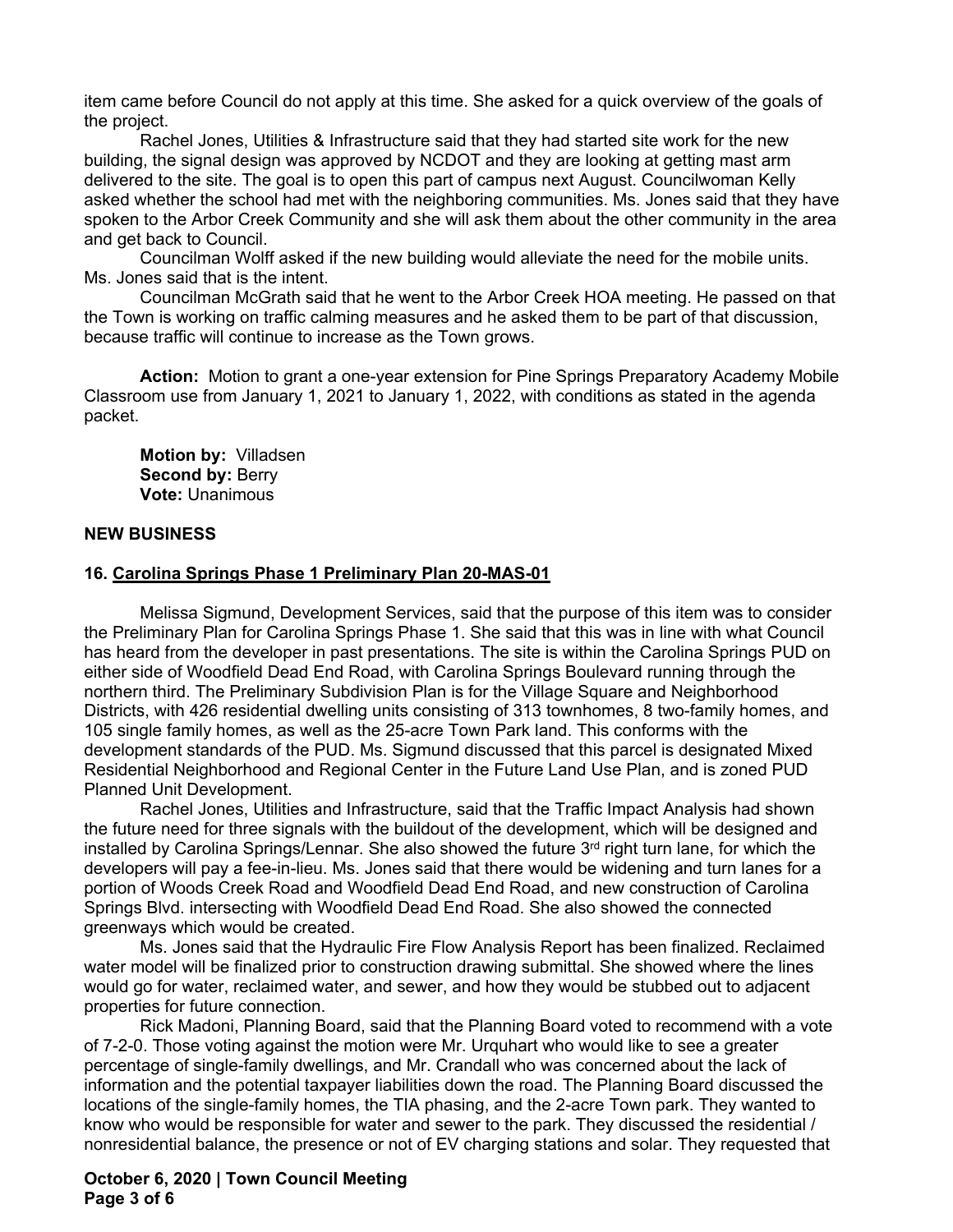Council review the number of townhomes in Phase 1 compared to the number of single-family homes.

Mayor Sears asked for news on the Iceplex. Gina Clapp, Development Services, said that Calvert Ice Sports Academy is doing some fund raising for the project. They are putting construction on hold while they do this and expect to be back to the table in 2 to 3 months.

MPT Berry asked if the number of units was in compliance with what is laid out in the agreement, and if the developer was relying solely on the Iceplex to meet the nonresidential component. John Schifano, Town Attorney, said that it is in compliance with the agreement. In order to get the next set of residential, they would need to have an additional 20,000 sq. ft. of nonresidential.

Ms. Clapp said the way the IRA is written, Council can approve any number residential units. It is the Certificates of Occupancy (CO) that will not be issued until the 20,000 sq. ft. And the Iceplex does not count towards that square footage.

Councilman McGrath asked about greenways, and if they were connected to 12 Oaks. Ms. Jones said that there is a condition in the packet that speaks to that. Parks and Recreation is working with the developer on greenway connections. It is being discussed and the intent is to have the full connectivity with 12 Oaks. The intent is to have sidewalk connectivity along Woods Creek Rd, at some point in the development. That is ultimately the goal, but it is still in a conceptual stage at this point. Councilman McGrath said he didn't want to create another island community. Ms. Jones said the applicant can speak in more detail to that, but there is a long-term plan to extend the greenway to other developments. Councilman McGrath then asked where things stood with the bridge on Old Holly Springs Apex Rd. Ms. Jones said that staff had no new information on that from NCDOT, but she can look into it and share it with Council in an upcoming Friday briefing memo.

MPT Berry asked if this connectivity would happen as part of Phase 1. Mr. Schifano said the developer has three years from the first CO to build that connection.

Councilman McGrath asked if there was a plan for stub-outs for sewer and water to the Town Park. Ms. Jones said the east-west road that borders the park will have water and sewer lines. Once there is a design for the park those lines will be extended through the park as needed.

Debbi Ferm of Withers Ravenel gave a presentation on the preliminary subdivision plan. She said the greenway has to go through Duke land, so they have to get their approval. They intend to start that process as soon as this Phase is approved. She reviewed the PUD plan that was approved last year, discussing density standards for the Village Square District and Neighborhood Districts. She showed the location of pocket parks, and the locations of the single-family homes, and townhomes, and the Village Square. The idea is to be more dense around the Village Square District and get less dense the farther out you get. Pocket Parks 1 and 2 are like trailheads for greenways, and Pocket Park 3 is more integrated into the Village Square. She showed examples of elevations for the townhomes and single-family homes.

Mr. Nate Bouquin of Ramey Kemp showed the plans for traffic improvements. This phase triggers turn lanes along Woods Creek Rd. and there are improvements at the intersection of Woods Creek and Old Holly Springs Apex Road.

Councilwoman Kelly asked if there was handicapped parking at the pocket parks. Ms. Ferm said there are accessible spaces at each pocket park and an accessible route to each walkway. Councilwoman Kelly asked if EV charging stations were in the plan for any of these locations. Ms. Ferm said she thought that would be decided at the construction drawing level.

**Action:** Motion to approve Carolina Springs Phase 1 with the conditions stated in the agenda packet.

**Motion by:** Wolff **Second by:** Villadsen **Vote:** Unanimous

**October 6, 2020 | Town Council Meeting Page 4 of 6**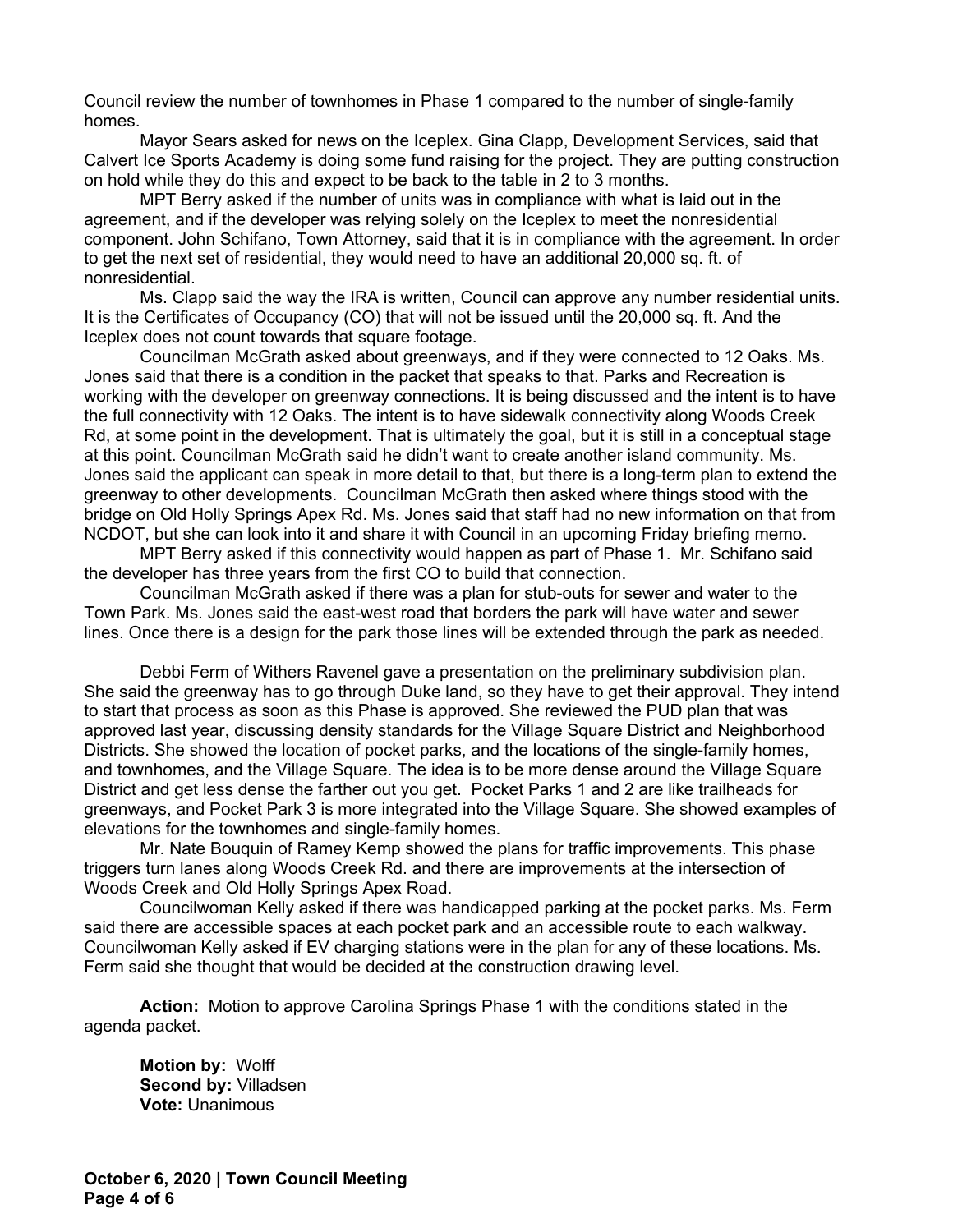#### **OTHER BUSINESS**

Mayor Sears said that in Wake County, 2 days ago there were 16,293 COVID19 cases with 213 deaths; in our zip code there were 371 cases with 1 death. He said that we are doing well but that doesn't mean stop wearing a mask, washing your hands and staying 6 feet apart. This is not going to go away quickly, or be easy to get through, but you do not need to stay in your home.

Councilwoman Kelly said she was happy to see the new Police Chief out and about and meeting people in the community. He participated in the Prayers in the Parks and is trying to get to know different communities in Town. Congratulations on reaching Phase 3. She reminded residents that early voting starts Oct. 15 and there is a location at the Hunt Center. She said you should think about your voting plan and don't forget to fill out your Census.

Councilman Villadsen thanked the Police and Fire Departments for participating in National Night Out this evening. He said he looks forward to hearing about it.

Councilman McGrath said that faith communities coming together for Prayer in the Park was a positive thing, and it pleased him to see people coming together. This month, when people can be divisive and forget that we have more in common than we have differences, it is good to see Holly Springs modeling unity. He asked people to think about people who are having a tough time. The suicide rate is going up, on the military side, and civilians. If someone looks like they aren't doing well, please ask the simple question.

Councilman Wolff said that Wake County public schools announced their plans to return to in-person instruction. In talking with teachers, he found that the funds to get their classrooms set up socially distanced, with basic cleaning supplies, is still lacking. He asked people to reach out to a teacher to see what you can do to help them get their classroom ready.

MPT Berry said that October is Breast Cancer Awareness month. He congratulated the survivors and sent his sympathy to those going through it.

Mayor Sears said that we are not cancelling Halloween. Dr. Cohen, of NC Department of Health and Human Services (NCDHHS) has posted some recommendations for celebrating safely. The most interesting was to have a PVC pipe from your door to the sidewalk to send candy to trick or treaters.

## **MANAGER'S REPORT**

Randy Harrington, Town Manager, said to add to the Mayor's Halloween comment, town staff will be sharing the DHHS guidance with the community. One of the key pieces is to avoid large indoor parties which can be spreaders of COVID 19.

Mr. Harrington said that a few minutes ago we had the opportunity to dedicate the public parking deck next door. He wanted to particularly call out Kimberly Keyes and Aaron Levitt for their unstinting work on this parking deck, which is a great addition to downtown and getting lots of use.

GoTriangle bus route 305 Holly Springs to Apex – NC State – Downtown Raleigh starts October 11<sup>th</sup>. There are 2 stops, one downtown and Ting Park. We are the last community in Wake County to receive bus service, but we appreciate the partnership with GoTriangle.

At your next meeting Scott Chase will provide more information about the realignment. On Oct. 1<sup>st</sup> we did a "light switch flip", and we will outline that more at a future meeting. Development Services combined parts of Code Enforcement, Planning & Zoning, and Engineering. Gina Clapp has announced her retirement on January  $8<sup>th</sup>$ . In the meantime she will be working on special projects. Utilities & Infrastructure, lead by Kendra Parrish, Executive Director of Utilities and Infrastructure, and Public Works continues to be led by Luncie McNeil, and has incorporated Facilities Management under their Department.

MPT Berry said that October is Fire Prevention Month. It will look and feel different this year, but don't forget to test your smoke detectors, have a plan to get out of your house, and stop, drop and roll.

#### **CLOSED SESSION:** none